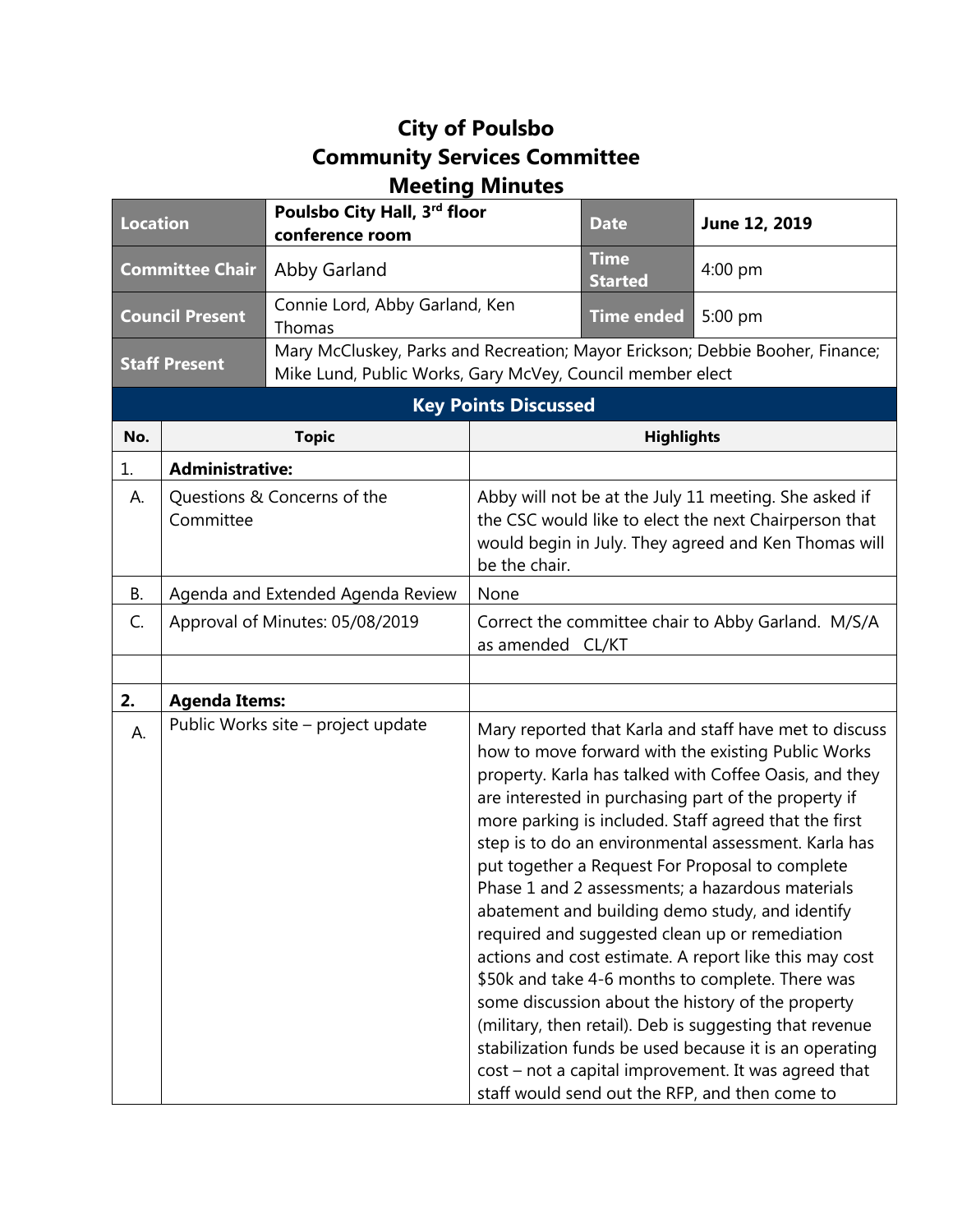|    |                                                                                                                                                                                                       | council with a plan and budget amendment once<br>proposals are received. Recommended by CSC. Abby<br>will report out tonight at the Council meeting.                                                                                                                                                                                                                                                                                                                                                                                                                                                                                                                                                                                                                                                                                                                                                                                                                                                                                                                                                                                                                                                                                                                                                                                                                               |
|----|-------------------------------------------------------------------------------------------------------------------------------------------------------------------------------------------------------|------------------------------------------------------------------------------------------------------------------------------------------------------------------------------------------------------------------------------------------------------------------------------------------------------------------------------------------------------------------------------------------------------------------------------------------------------------------------------------------------------------------------------------------------------------------------------------------------------------------------------------------------------------------------------------------------------------------------------------------------------------------------------------------------------------------------------------------------------------------------------------------------------------------------------------------------------------------------------------------------------------------------------------------------------------------------------------------------------------------------------------------------------------------------------------------------------------------------------------------------------------------------------------------------------------------------------------------------------------------------------------|
| B. | Rotary Morrow Community Park-RCO<br>grant                                                                                                                                                             | Mary explained that the City has been awarded a<br>\$13,000 RCO grant for the Rotary Morrow Community<br>Park. This amount is due to the fact that acquisition<br>projects (this grant is a acquisition/development<br>grant) are awarded a higher percentage of the funds.<br>If accepted, the funds would need to go into an<br>appraisal, review appraisal, closing costs, sign, noxious<br>weed control, and possible wetland assessment. A<br>deed of right with the state would also need to be<br>done. There would not be any funds available for park<br>development. The committee discussed this issue and<br>agreed that it sounds like a lot of staff work for little<br>return at this point. Rotary has begun foundation<br>work for the 4 duplexes. Mary discussed that it is<br>difficult to find private money for public projects; and<br>there aren't too many opportunities for public funds<br>either. She feels that the park could be phased and<br>value-engineered to save some money. Ken wondered<br>if the Rotary Foundation would be interested in being<br>involved. While Mary has talked with them, they are<br>still so involved in the buildings. She will be talking<br>about this with the Park Commission on June 24. The<br>park cannot be built until the buildings are complete<br>in 2020 so there is time to work on the funding piece. |
| C. | Special Events: Bash at the Bay (June<br>21); Kitsap Rowing Scrimmage (July<br>21); Poulsbo Arts Festival (Aug. 16-18);<br>Poulsbo Boat Rendezvous (Sept. 13-<br>15); Poulsbo Half Marathon (Oct. 12) | Becky noted that June 22 will be very busy in Poulsbo.<br>There are 3 events in town - PetsWalk,<br>Midsommarfest and the Power Squadron.<br>All of these events for review this month are repeat<br>events. CSC recommended approval of all 5 events.                                                                                                                                                                                                                                                                                                                                                                                                                                                                                                                                                                                                                                                                                                                                                                                                                                                                                                                                                                                                                                                                                                                             |
| 3. | <b>Department Head Reports</b>                                                                                                                                                                        |                                                                                                                                                                                                                                                                                                                                                                                                                                                                                                                                                                                                                                                                                                                                                                                                                                                                                                                                                                                                                                                                                                                                                                                                                                                                                                                                                                                    |
| А. | Park Project Updates                                                                                                                                                                                  | Mary gave two park projects updates:<br>Poulsbo's Fish Park. The wetland report is still not<br>complete, which means that the Critical Areas Permit<br>is still on hold. At this point, we may be running out of<br>time for a fall 2019 construction project. The positive<br>is that if we go out to bid in January for a<br>spring/summer build, we will probably get better bids.<br>We do hope to build some trails in the fall.<br>The Lions Park whirl replacement is on order and                                                                                                                                                                                                                                                                                                                                                                                                                                                                                                                                                                                                                                                                                                                                                                                                                                                                                         |